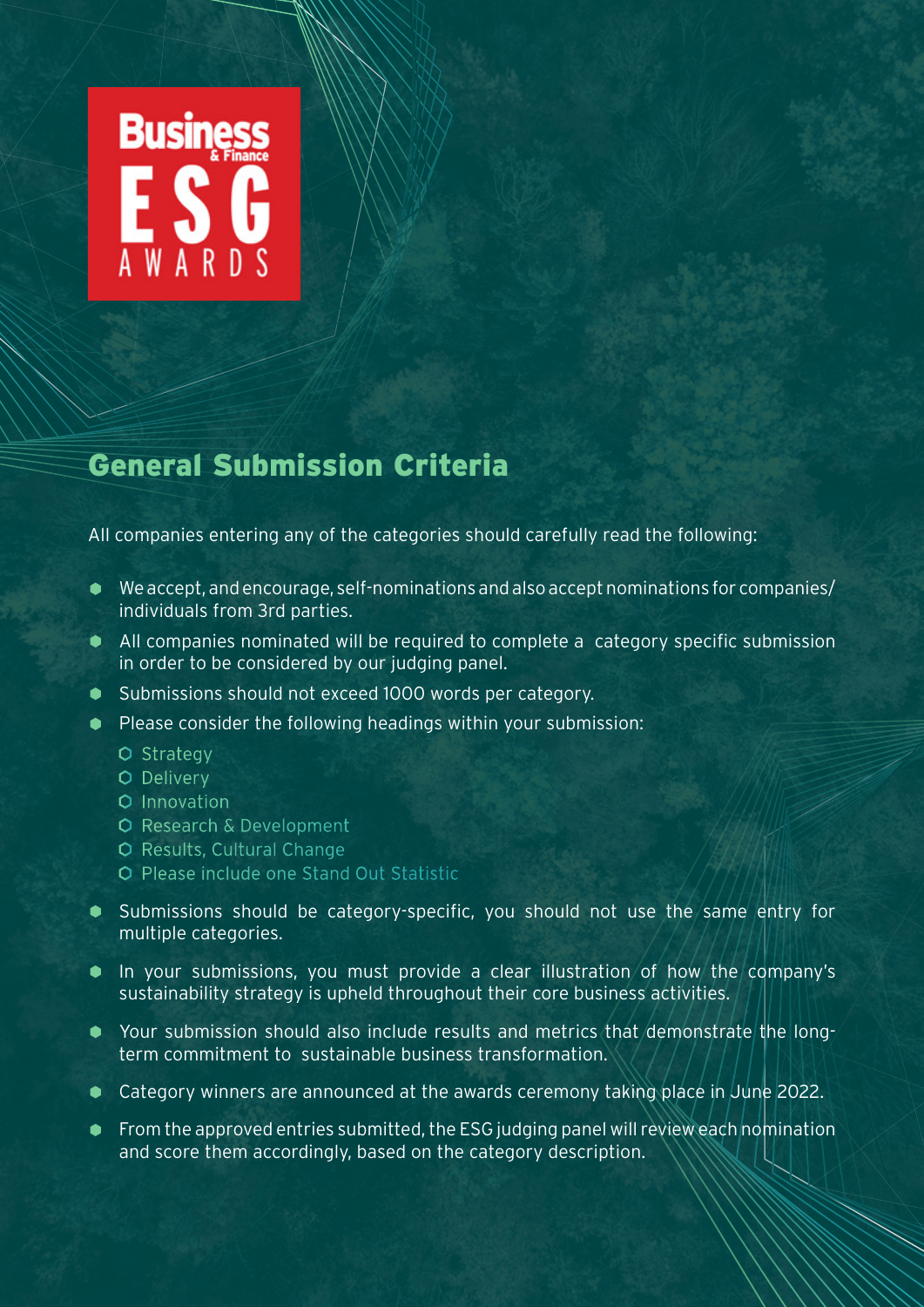

### **2022 Categories** Table of Contents

- 3 | [ESG Company Award \(Start Up\)](#page-2-0)
- 4 | [ESG Company Award \(SMEs\)](#page-3-0)
- 5 | [ESG Company Award \(Enterprise\)](#page-4-0)
- 6 | [Biodiversity Initiative Award](#page-5-0)
- 7 | [Circular Economy Award](#page-6-0)
- 8 | [Climate Finance Initiative Award](#page-7-0)
- 9 | [Diversity, Equality & Inclusion Initiative](#page-8-0)
- 10 | [Employee Experience Award](#page-9-0)
- 11 | [Energy Efficiency Initiative Award](#page-10-0)
- 12 | [ESG Finance Award](#page-11-0)
- 13 | [ESG Investment Award](#page-12-0)
- 14 | [Good Governance Award](#page-13-0)
- 15 | [Net Zero Carbon Award](#page-14-0)
- 16 | [Social Responsibility Project](#page-15-0)
- 17 | [Sustainable Supply Chain Award](#page-16-0)
- 18 | [Overall ESG Company \(Grand Prix Award\)](#page-17-0)
- 19 | [ESG Leader Award](#page-18-0)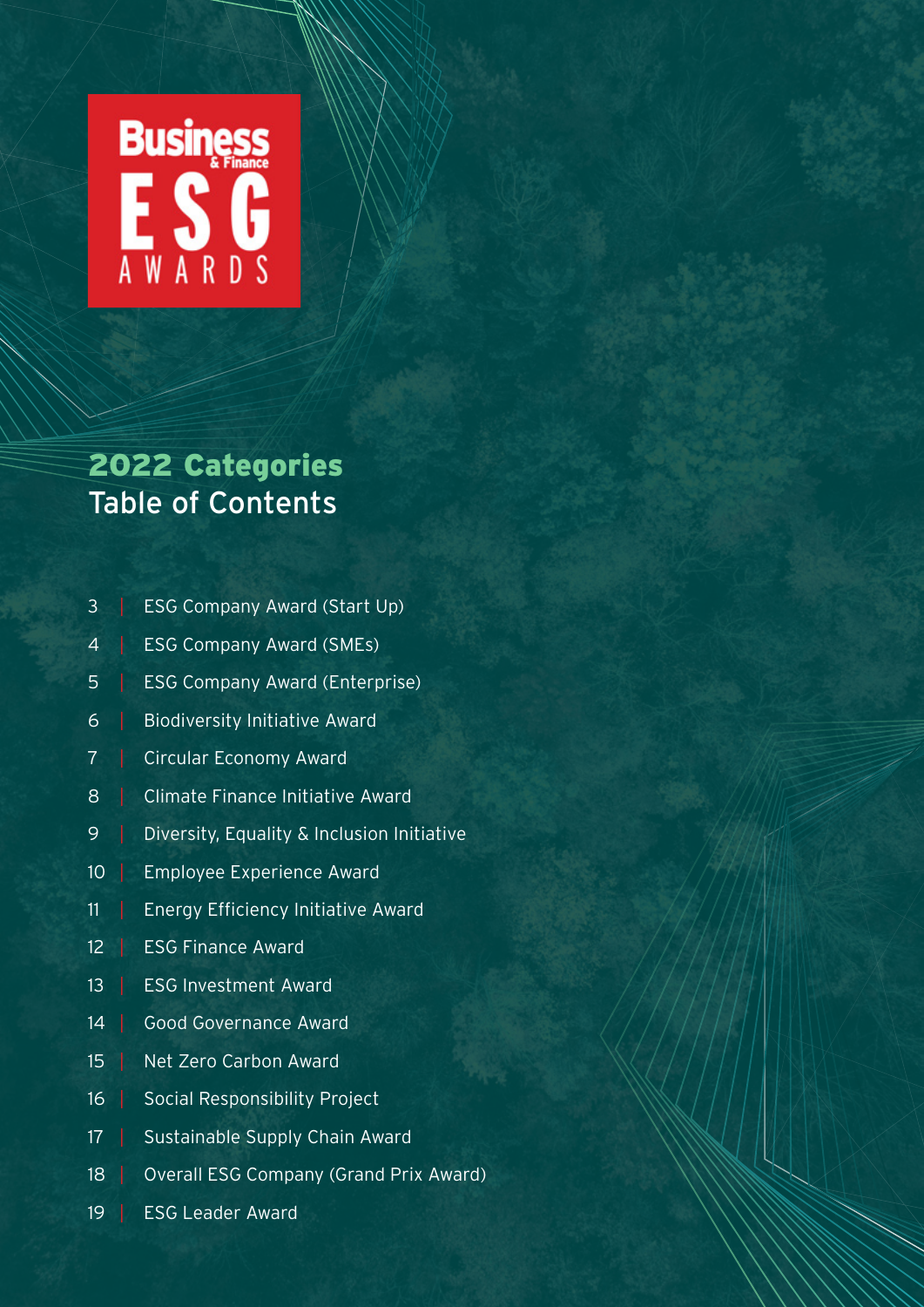<span id="page-2-0"></span>

## ESG Company Award (Start Up)

This category will recognise Start up companies (companies with <10 employees). Our judges will recognise individual companies making exceptional contributions towards creating a set of Environmental, Social & Governance strategies with impactful actions and results for its stakeholders at every level.

- $\bullet$  A clear illustration of the company's environmental strategy, contribution to various environment-friendly initiatives to improve conservation, restoration, sustainable use of the terrestrial ecosystems and reduction of carbon footprints.
- How do the company's social policies impact the livelihood of key stakeholders, community activities and employees.
- $\bullet$  What is the company's approach to governance and ensuring transparency at every level?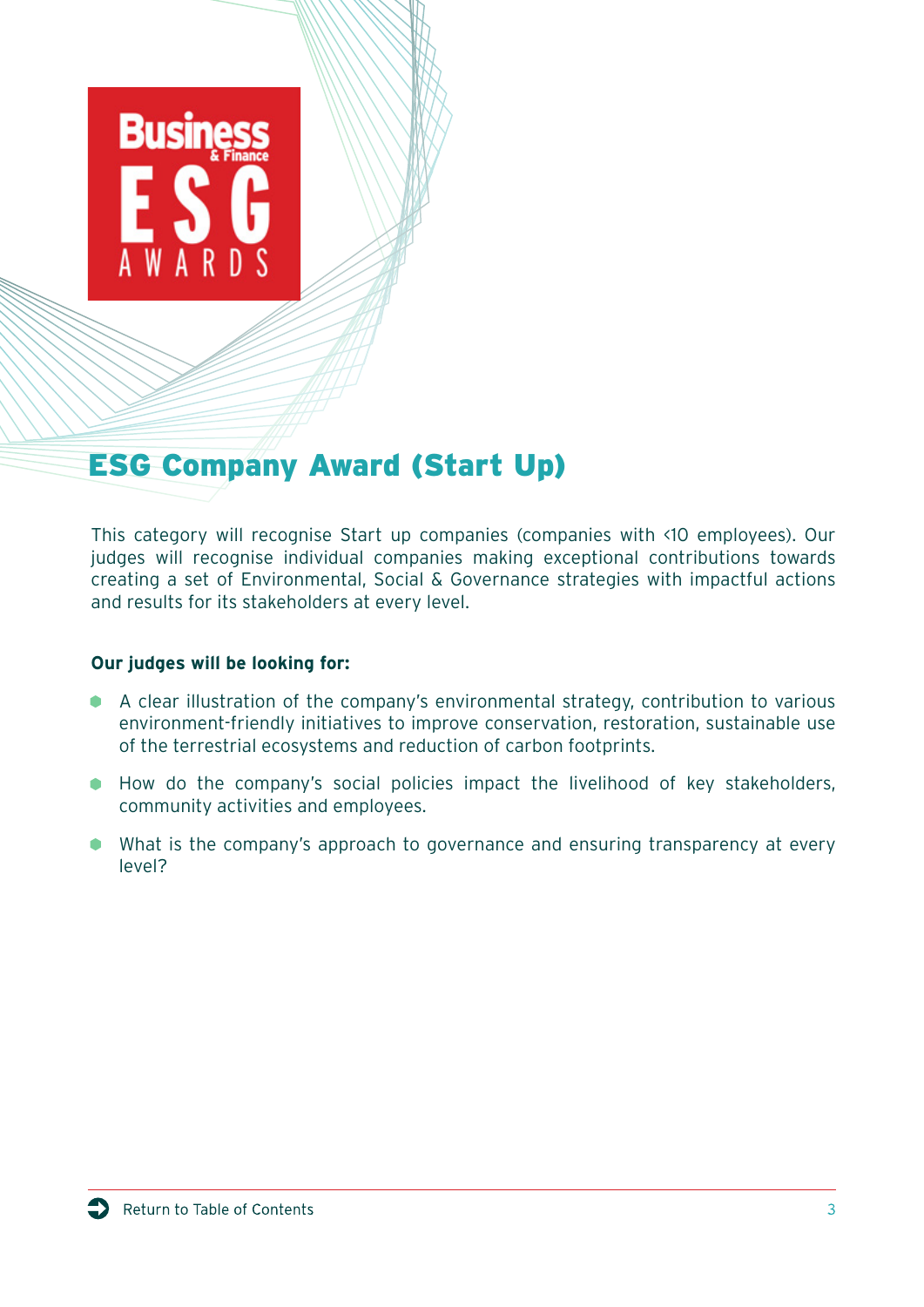<span id="page-3-0"></span>

## ESG Company Award (SMEs)

This category will recognise SME companies (companies with 10 – 250 employees). Our judges will recognise individual companies making exceptional contributions towards creating a set of Environmental, Social & Governance strategies with impactful actions and results for its stakeholders at every level.

- $\bullet$  A clear illustration of the company's environmental strategy, contribution to various environment-friendly initiatives to improve conservation, restoration, sustainable use of the terrestrial ecosystems and reduction of carbon footprints.
- How do the company's social policies impact the livelihood of key stakeholders, community activities and employees.
- $\bullet$  What is the company's approach to governance and ensuring transparency at every level?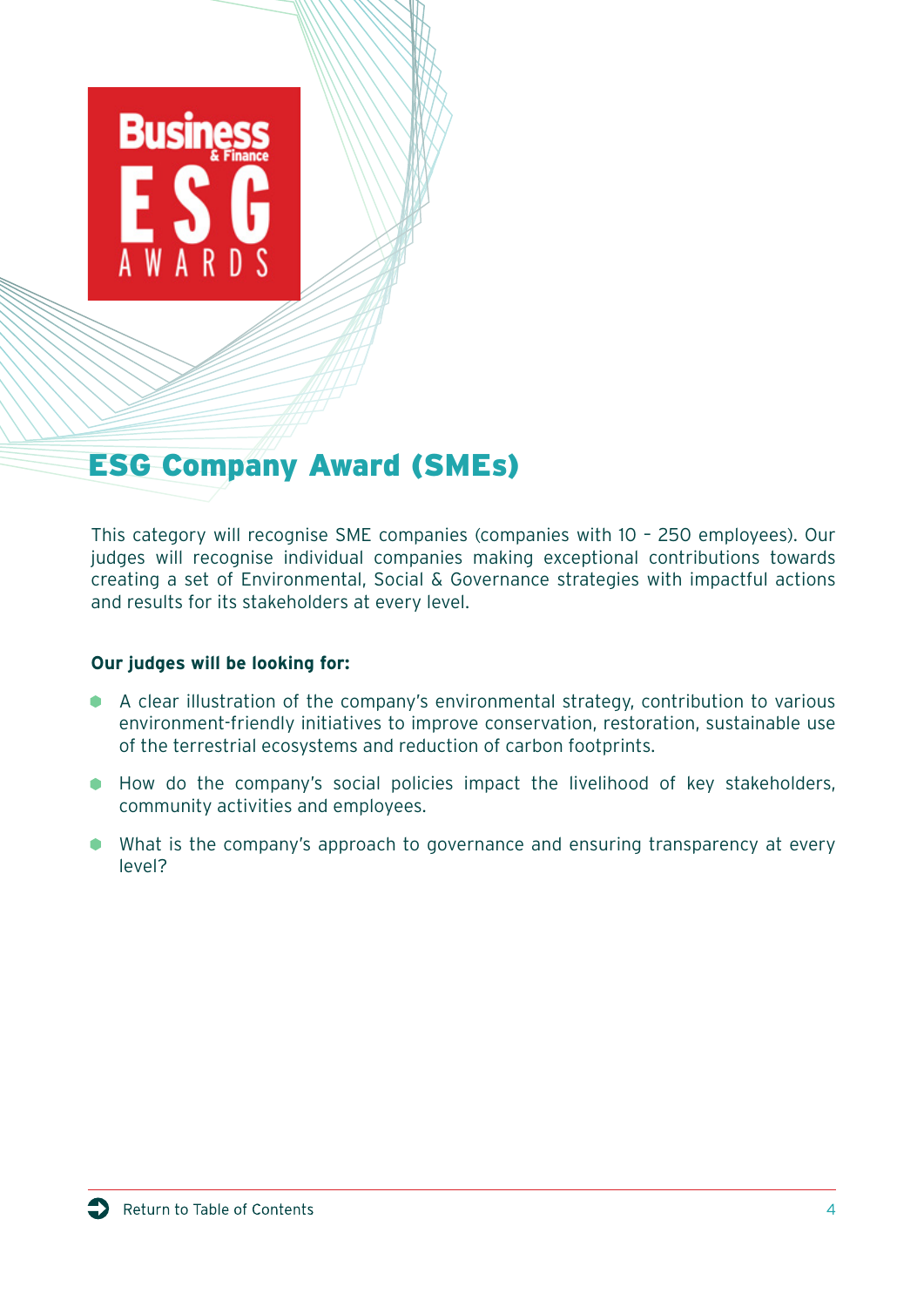<span id="page-4-0"></span>

## ESG Company Award (Enterprise)

This category will recognise Enterprise companies (companies with 250+ employees). Our judges will recognise individual companies making exceptional contributions towards creating a set of Environmental, Social & Governance strategies with impactful actions and results for its stakeholders at every level.

- $\bullet$  A clear illustration of the company's environmental strategy, contribution to various environment-friendly initiatives to improve conservation, restoration, sustainable use of the terrestrial ecosystems and reduction of carbon footprints.
- How do the company's social policies impact the livelihood of key stakeholders, community activities and employees.
- $\bullet$  What is the company's approach to governance and ensuring transparency at every level?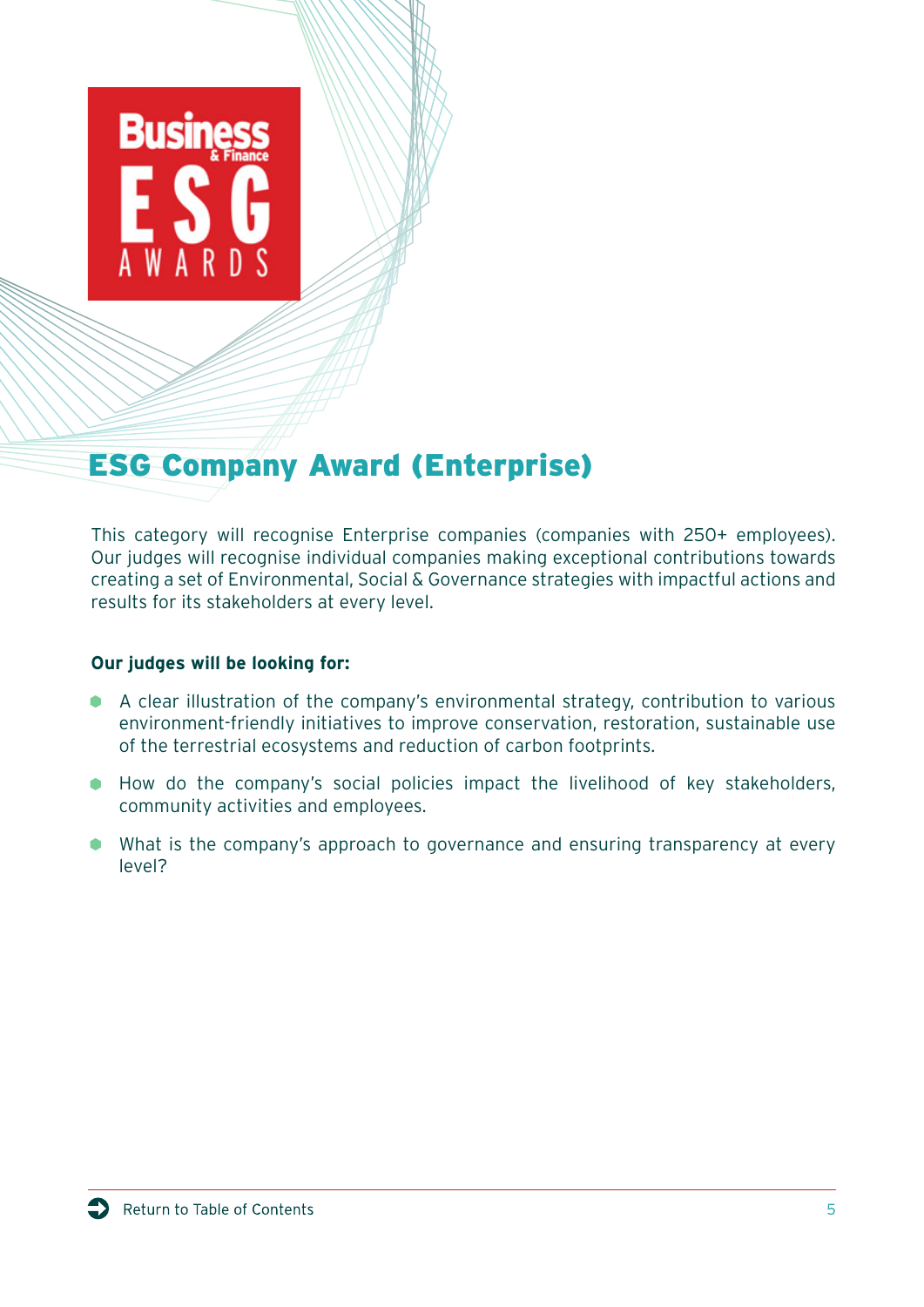<span id="page-5-0"></span>

# Biodiversity Initiative Award

The Biodiversity Initiative Award will recognise the outstanding contribution of the company to conservation at local, national and international levels. The successful company will make a conscious effort to raise awareness about biodiversity and how it relates to their sustainable business goals.

- $\bullet$  The company must raise awareness and highlight the importance of biodiversity in all areas of life.
- $\bullet$  The successful company will go above and beyond within their local community in terms of championing biodiversity.
- This award will be granted to a company whose products or services have made a significant effort to combat the effects of climate change on biodiversity or who have measurably enhanced biodiversity on their own properties or have collaborated to improve it within their local communities.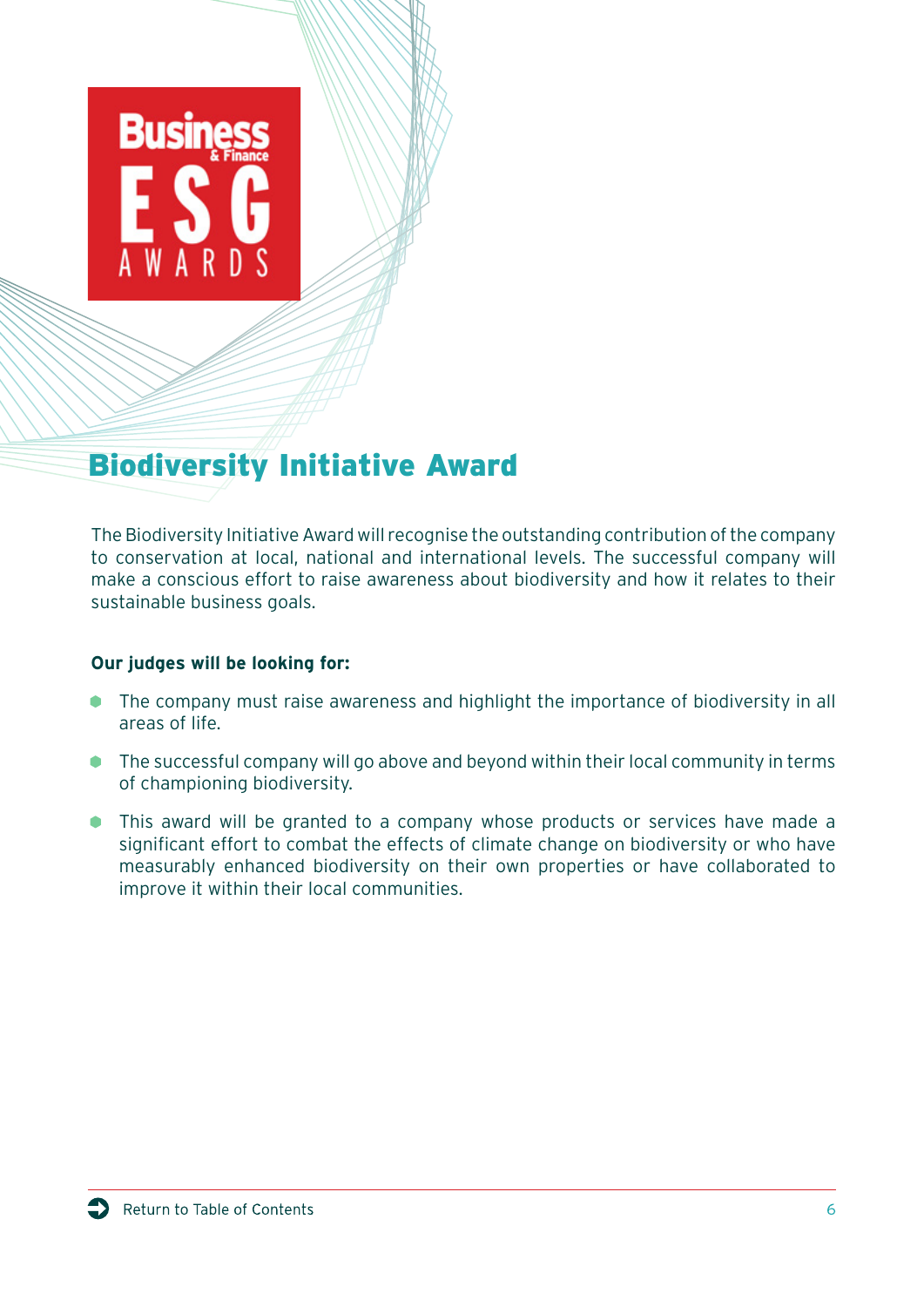<span id="page-6-0"></span>

### Circular Economy Award

This award recognises and celebrates the organisations and entrepreneurs that are rethinking the way we make, use and re-use materials to advance a circular economy.

- $\bullet$  Has the company enacted products or systems to promote a circular economy, such as green packaging innovations, product designs that are easily reused, repaired, or recycled or produced from recycled materials, etc?
- ◆ How does this company's strategy differ from "traditional" business practices, and is it sustainable in the long-term?
- $\bullet$  Is there evidence that the company has avoided or minimised its waste production as a direct result of its circular economy strategy?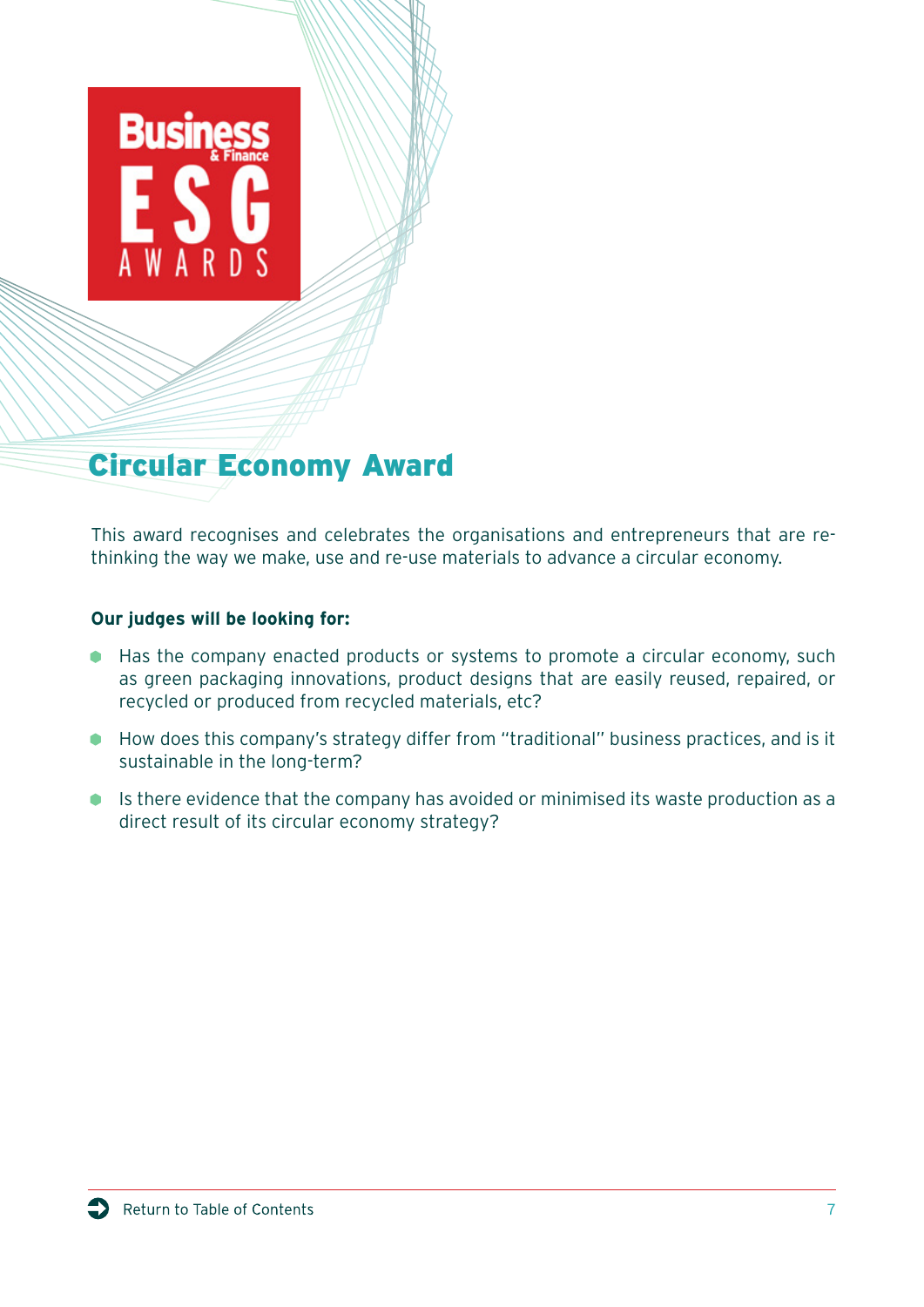<span id="page-7-0"></span>

## Climate Finance Initiative Award

The Climate Finance Initiative Award will be awarded to a company that has invested with climate finance as the core consideration and initiatives that actively contribute to progress on climate change.

- Has the company harnessed collective intelligence to increase private and public investments and assist investors in achieving sustainable, low carbon, green growth.
- $\bullet$  Has the company highlighted the role of sustainable alternatives and the importance of curbing emissions at all levels? It should demonstrate how climate finance in general can be used to complement large-scale investments in low-carbon infrastructure, for example.
- $\bullet$  Showcase how the company is allocating finances for climate change mitigation and adaptation projects and programmes.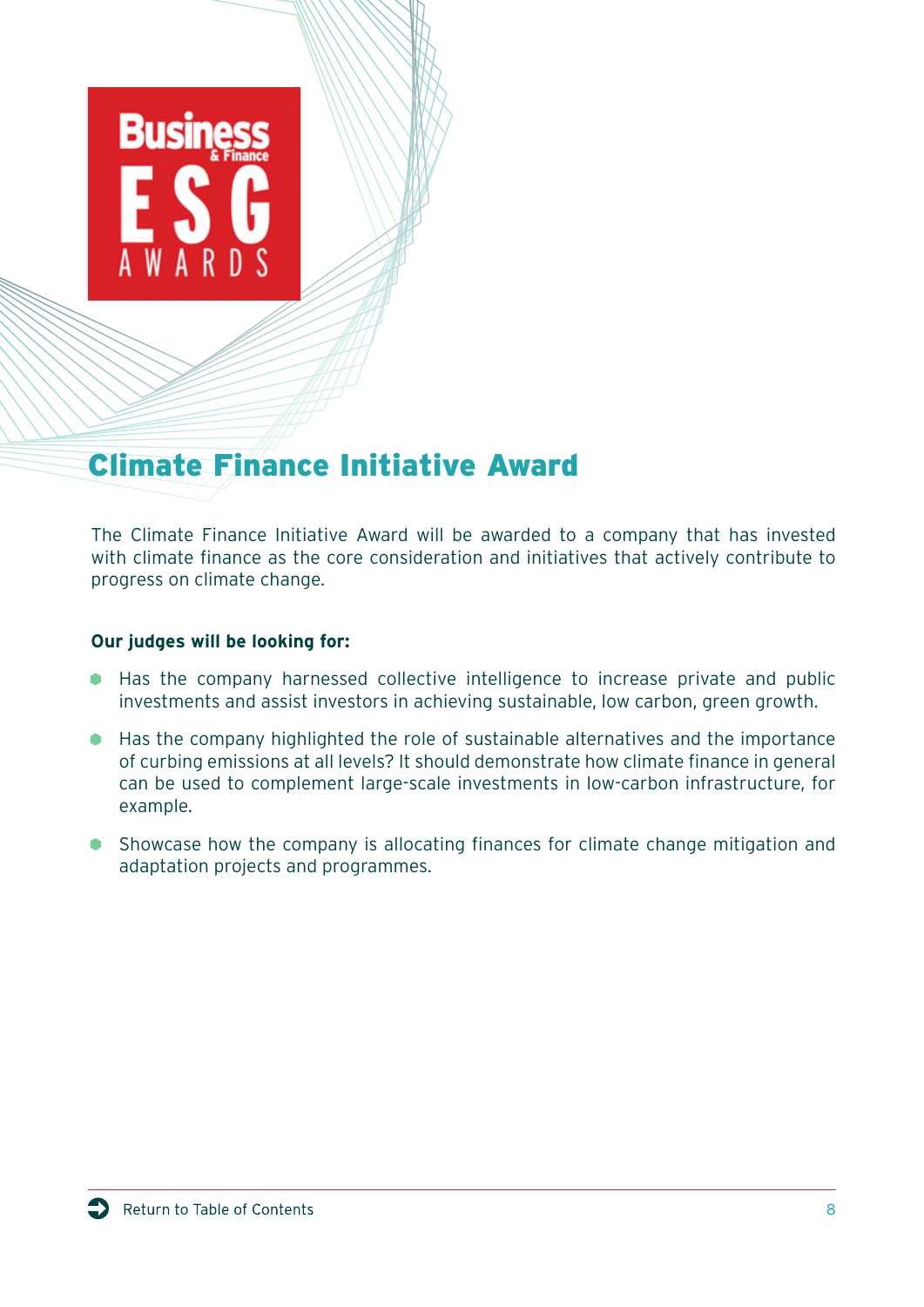<span id="page-8-0"></span>

# Diversity, Equality & Inclusion Initiative

The Diversity, Equality & Inclusion Initiative will be awarded to a company that can demonstrate a holistic and long-term commitment to Diversity, Equality & Inclusion (D&I) within its culture. Recognising a company that is at the forefront of improving the lives of their employees while also enhancing the civic environment in which they operate.

- Representation of diversity at all levels of the organisation
- $\bullet$  Equal access to opportunity, fair treatment practices, diversity education and training.
- $\bullet$  The company should details how implementing this initiative has positively impacted on its business.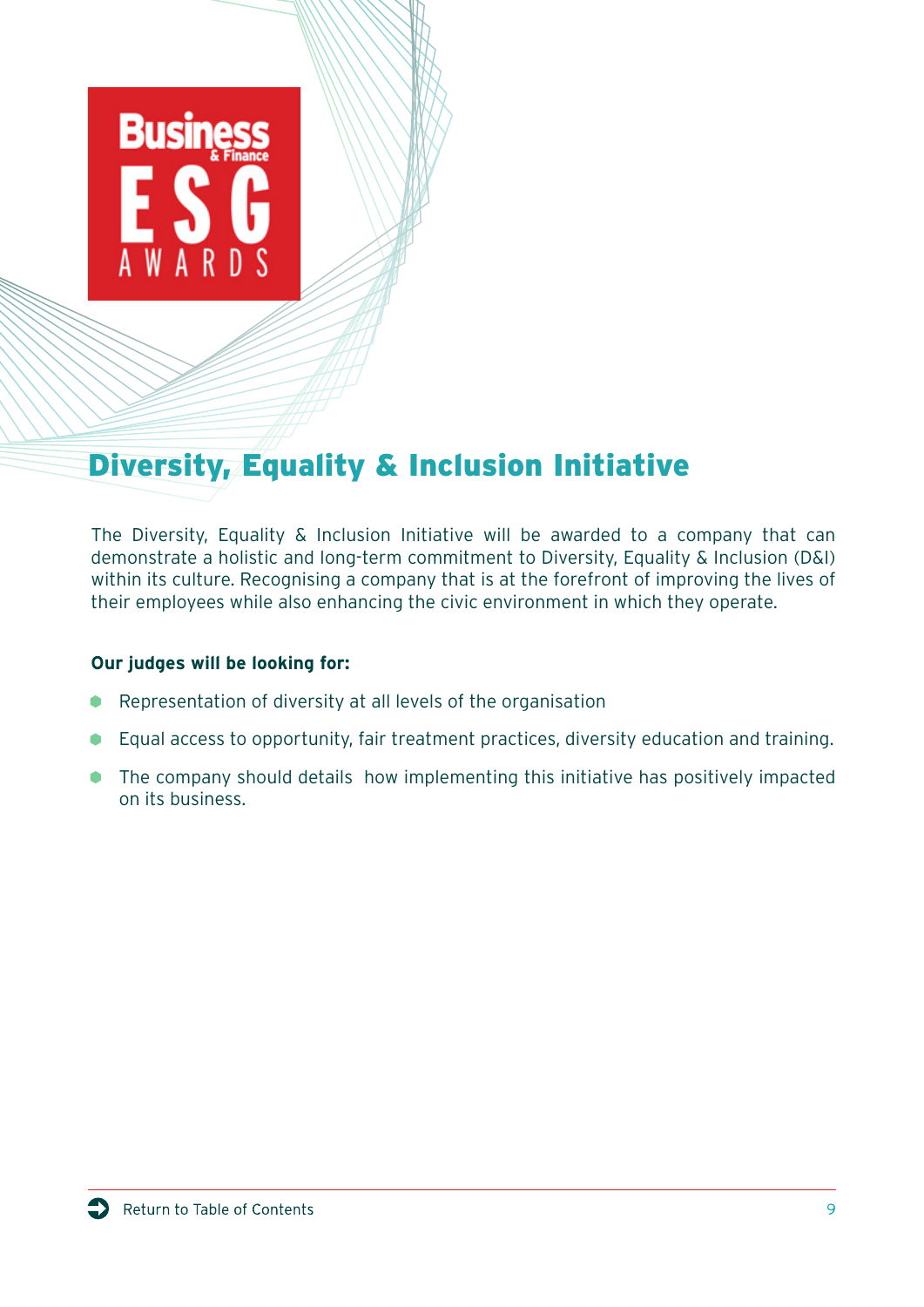<span id="page-9-0"></span>

### Employee Experience Award

The winner of the Employee Experience award must value and prioritise their employee experience and have demonstrable evidence thereof. The successful nominee should deliver a world-class employee experience to deliver outstanding results.

- Does the company foster a positive work environment and relationship with its employees? We define the employee experience as the total of all interactions an employee has with their work environment and culture.
- $\bullet$  Are employees at the nominated company recognised and rewarded for good work, and does the company have a high rate of retention?
- $\bullet$  Support for parents and flexible working arrangements;
- $\bullet$  Psychological safety and effective health and wellbeing programmes;
- ◆ Has the company put smart or hybrid [flexible] working initiatives in place or is it working towards doing so?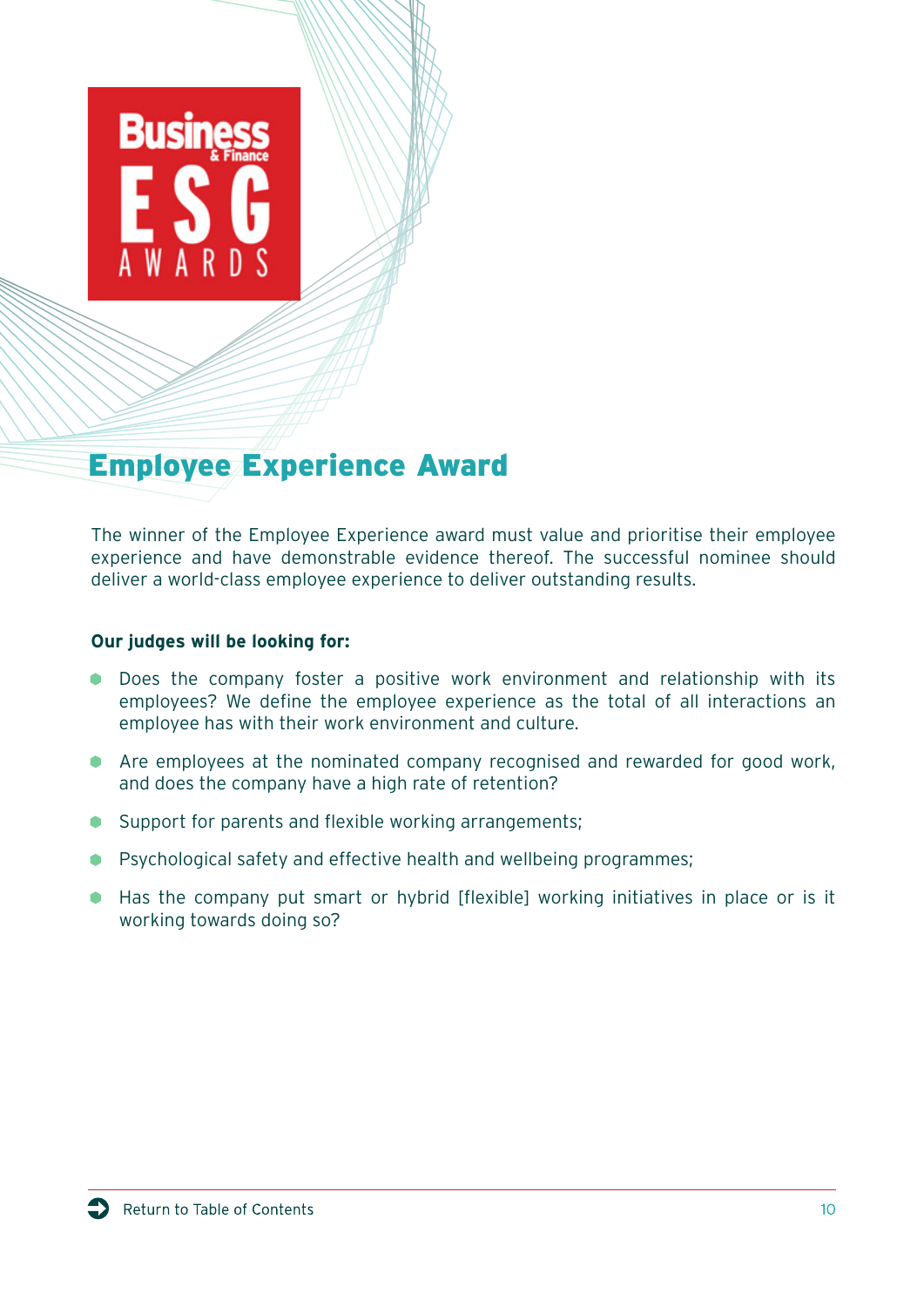<span id="page-10-0"></span>

# Energy Efficiency Initiative Award

The Energy Efficiency Initiative Award will be given to a company that makes a continued and significant attempt to adopt practical energy efficient strategies. The footprint left by the successful company will be green, and leave a shining example to others.

- The company has made a traceable effort to reduce its carbon emissions, and to prioritise green alternatives to traditional business practices.
- $\bullet$  There will be a continued attempt by the successful company to value a reduction in energy consumption over easier alternatives.
- $\bullet$  There should be evidence of a commitment to protecting natural resources and the environment in business practices and staff policies.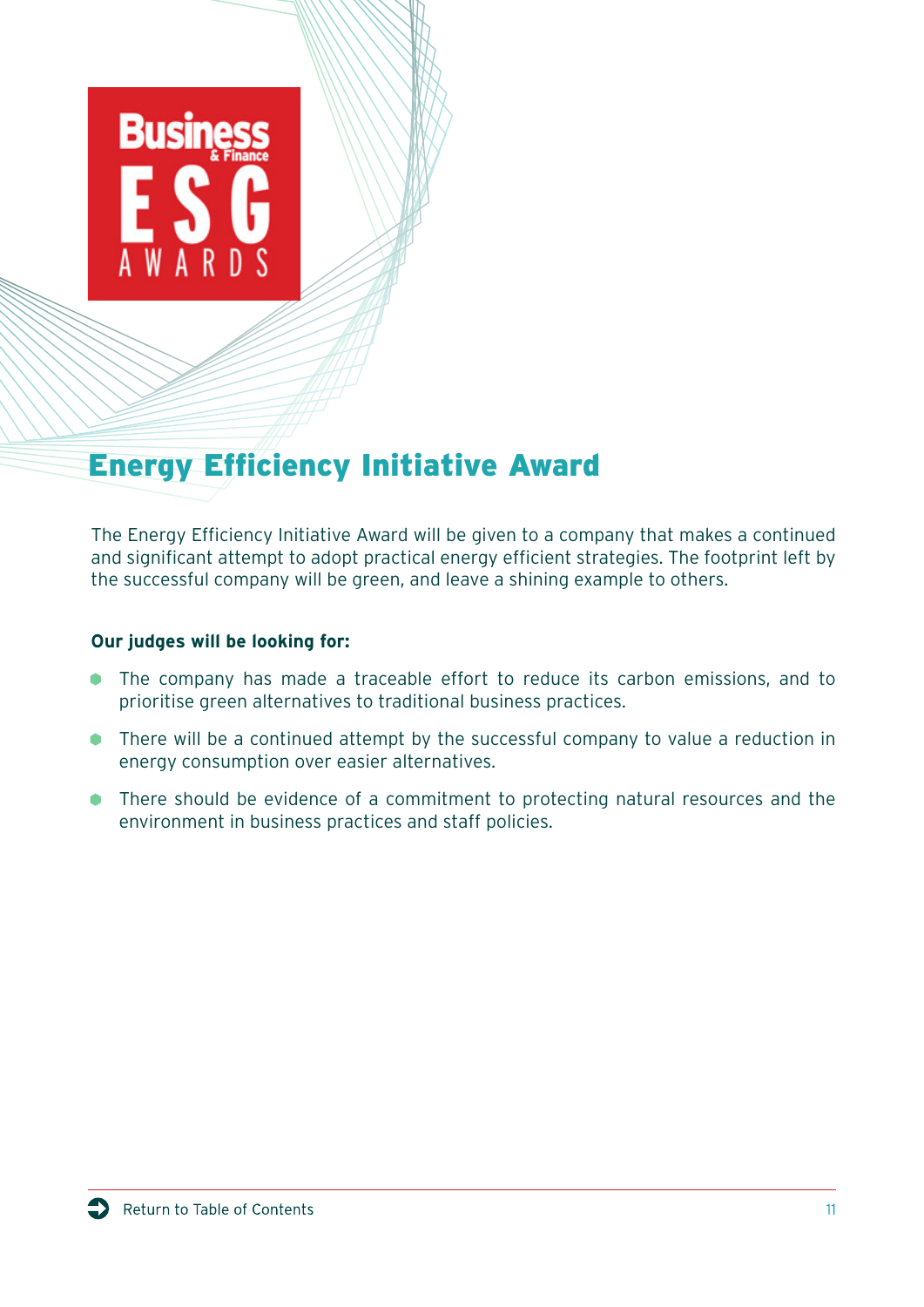<span id="page-11-0"></span>

### ESG Finance Award

The recipient of the ESG Finance Award must prioritise the modern problems of climate change and societal inequality (and how they interlink) in its work. The successful company will recognise the importance of revolutionising business in a manner that aims to make the business world financially accessible to future generations.

- Do you offer green loans? The purpose of the loan must be to finance projects including but not limited to renewable energy, energy efficiency, clean transportation, green buildings, biodiversity conservation, sustainable water and waste management.
- **Are you involved in the issuance of green bonds, where the money targets an** environmentally friendly project?
- $\bullet$  Has the company engaged in sustainability-linked finance? Sustainability-linked finance is designed to incentivise the borrower's achievement of environmental, social, or governance targets through pricing incentives?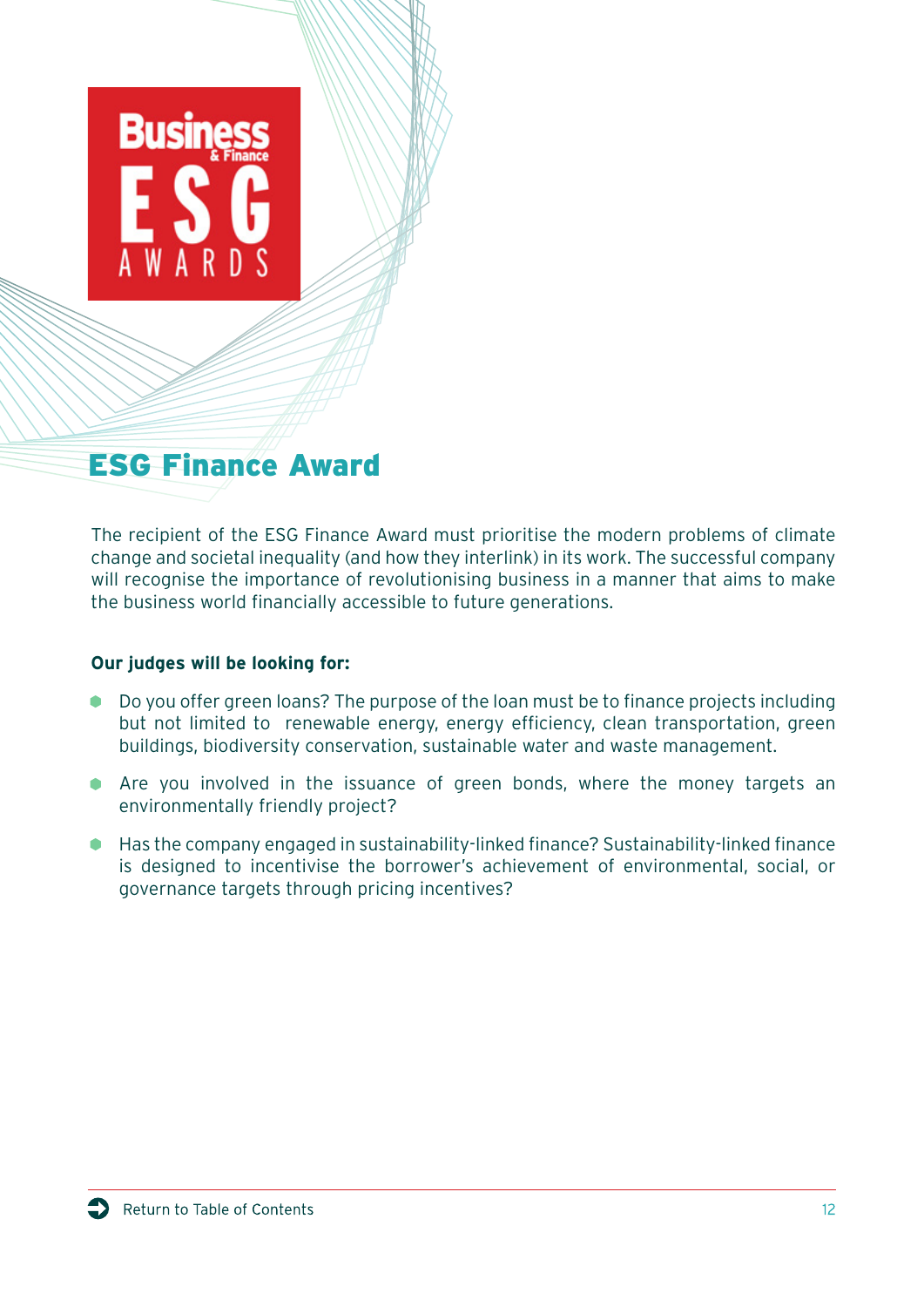<span id="page-12-0"></span>

### ESG Investment Award

The ESG Investment Award will celebrate sustainable investment propositions. The successful nominee in this category will provide evidence of positively contributing towards the uptake and success of sustainable investment practices.

- **•** This award is open to fund managers, pension providers and financial institutions offering ESG focussed investment products and services.
- ◆ Proof of excellence in ESG investing in terms of research, ratings, investment solutions and initiatives that help generate a positive impact on the integrity, growth and success of ESG investments.
- $\bullet$  The award will be given to companies who are at the forefront of making a positive impact on society – with a major focus on the long-term benefits of investing in companies with a strong sustainable and ESG record.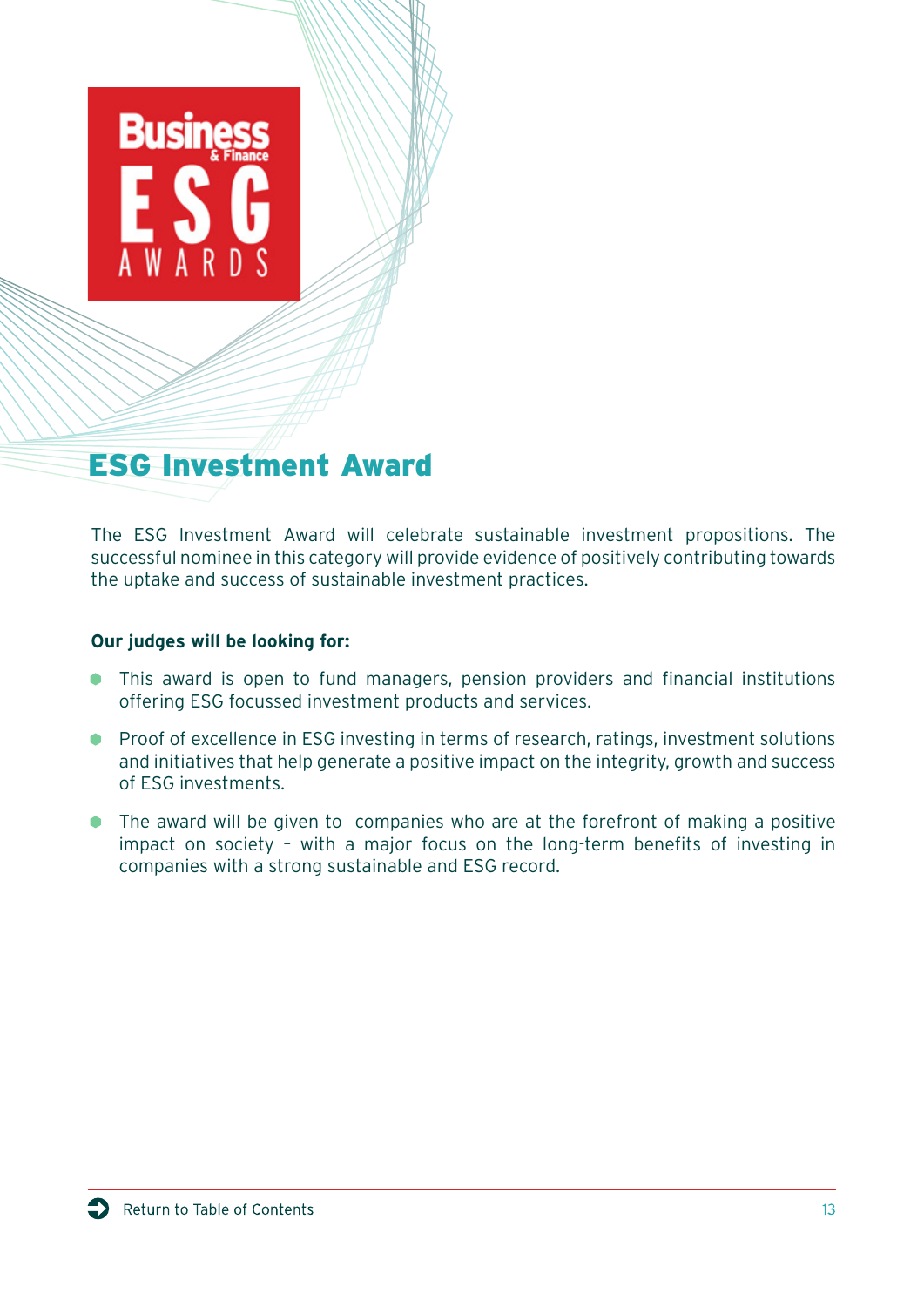<span id="page-13-0"></span>

### Good Governance Award

The Good Governance Award will recognise a company who has set an exceptional example in terms of transparently managing its business practices.

- Does the company acknowledge, encourage and promote good governance practice in the area of annual reports?
- ◆ Has the company established a clear set of guidelines that has made its compliance and regulation journey easy to follow both for itself and for others?
- Published ESG metrics
- $\bullet$  Does the company have a comprehensive set of policies covering key risk areas that are publicly available?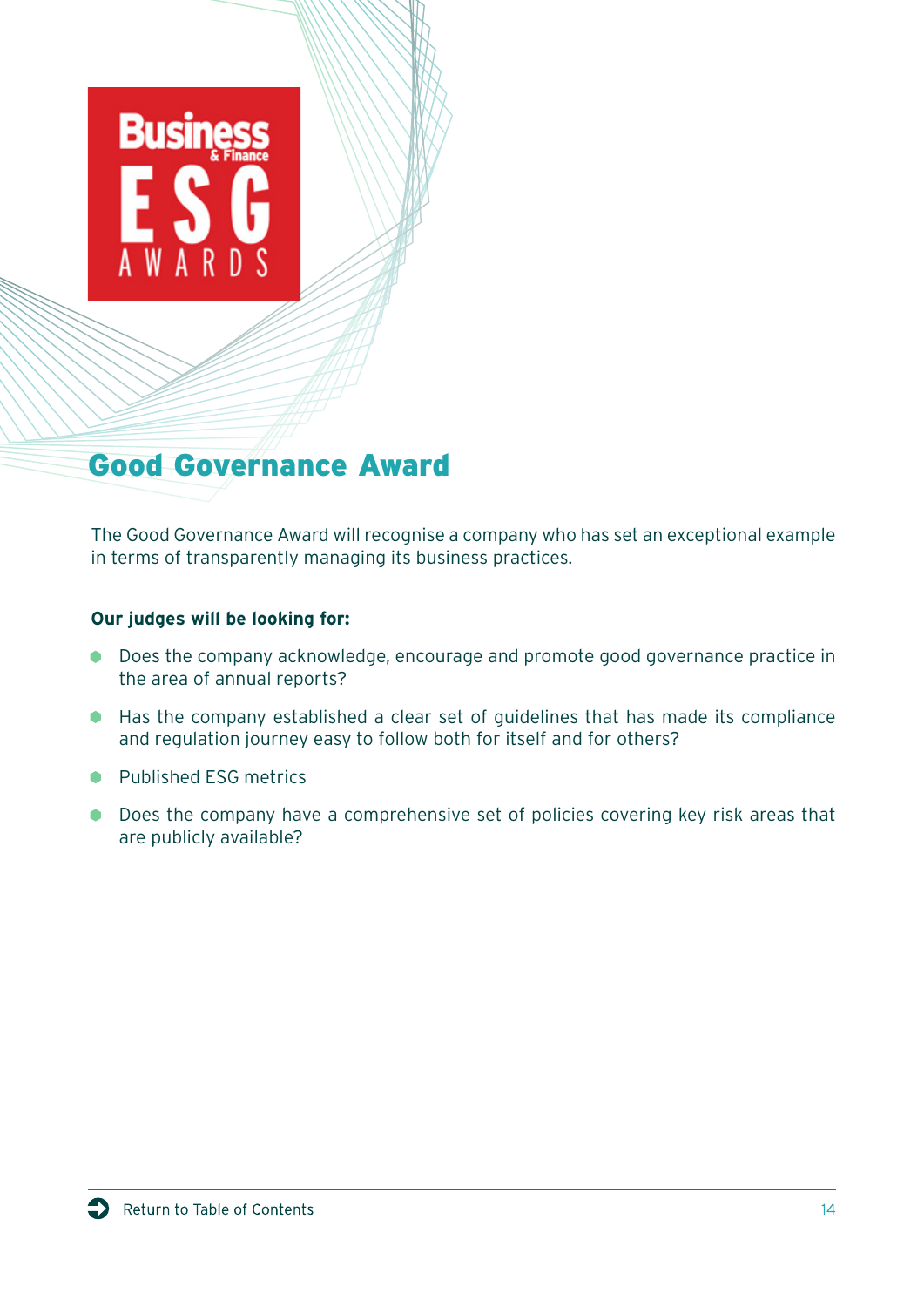<span id="page-14-0"></span>

### Net Zero Carbon Award

The Net Zero Carbon Award will honour a company that has a firm target in place to realistically help it achieve net zero carbon emissions. The award honouree would also provide evidence of new strategies enacted to aid its sustainability mission, including encouraging the engagement of partners on its net zero journey.

- The company must have mapped and disclosed its carbon footprint, including direct and indirect emissions. (Scope 1, 2 and 3);
- $\bullet$  The company must have a clear, long-term strategy, and commitment to achieving zero carbon emissions in its business practices. A transition plan with clear milestones set to achieve net carbon zero by 2040 must be in place. Simply offsetting carbon emissions will not be enough to win this award;
- **•** Transition plan showing steps and milestones to achieving Net Zero in its business practices;
- $\bullet$  Has the carbon footprint reduction strategy been analysed and is it projected to be significantly lower and/or make a difference to the environment?
- $\bullet$  Was there an awareness scheme on the net zero journey of the nominated company, and was the business involved on all levels, from boardroom to employees?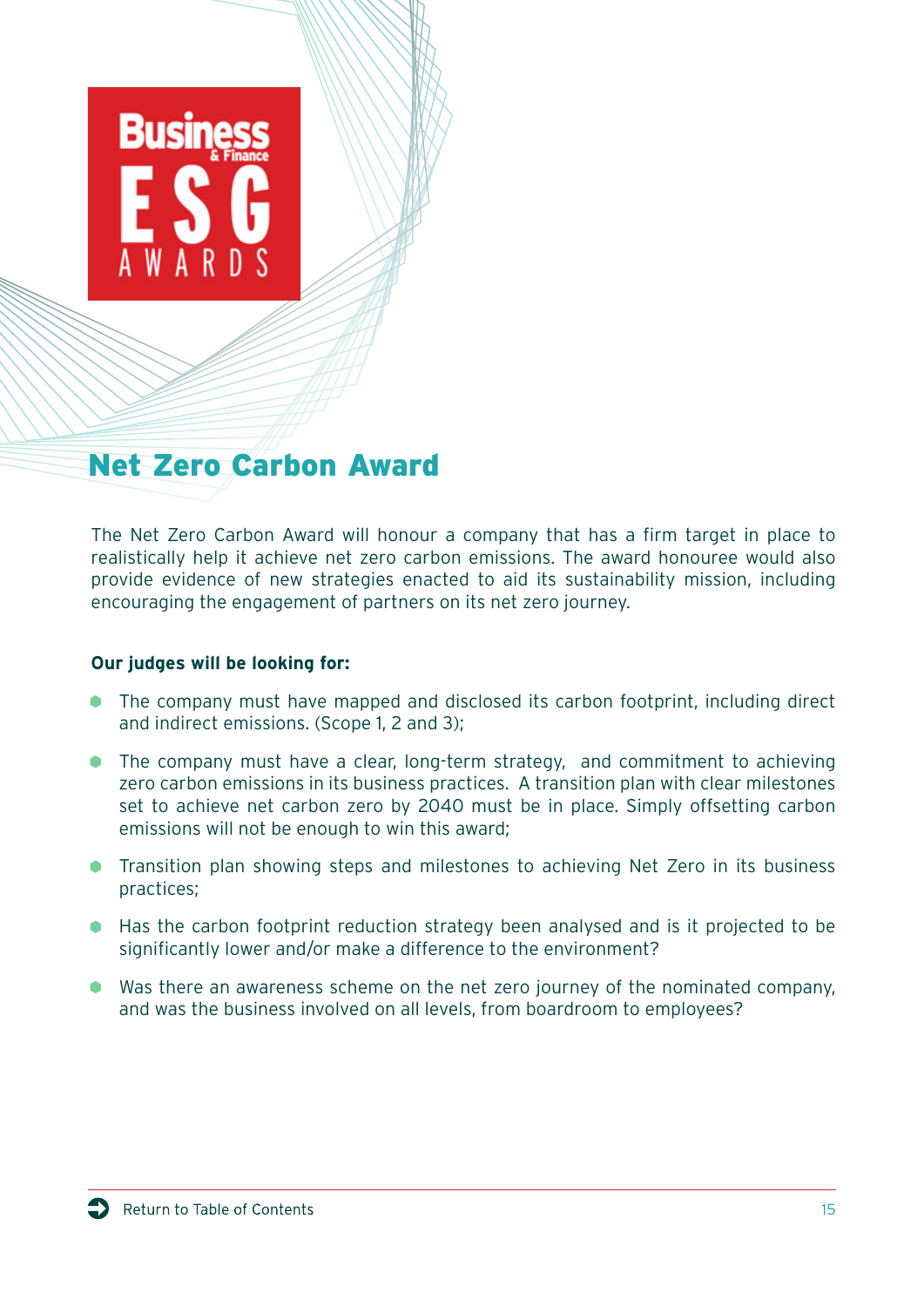<span id="page-15-0"></span>

# Social Responsibility Project

The recipient of the Social Responsibility Project award must demonstrate a measurable positive impact one or more of the social SDGs within partner companies or communities awareness of the social injustices that exist within our society and provide evidence of attempts to mitigate their effects not only in the workplace but on a wider societal level.

- Did the company work to reduce its carbon footprint or introduce initiatives that benefit society?
- $\bullet$  Did the company make socially and environmentally conscious investments, or participate in Fairtrade deals?
- $\bullet$  Has the company demonstrated an understanding of the need for a diverse and inclusive workplace?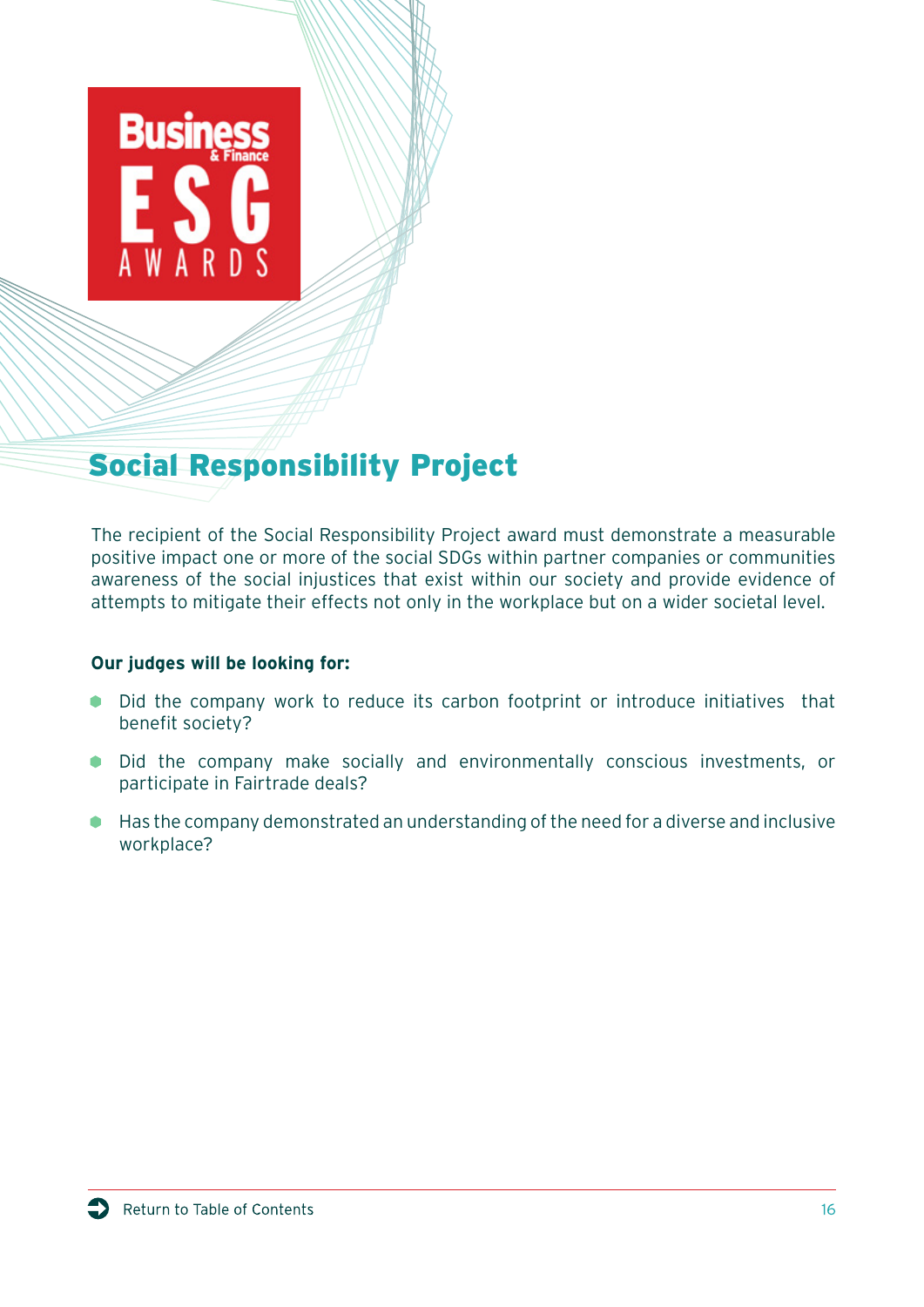<span id="page-16-0"></span>

## Sustainable Supply Chain Award

The Sustainable Supply Chain Award will recognise companies that prioritise sustainability as a core part of its supply chain strategy and are working to achieve measurable, sustainability goals within their own business operations, from supply chains to product lifecycle management.

- $\bullet$  Commitment to sustainable partnerships, ethical practices, improving the environment and protecting human rights as an integral part of the business strategy.
- $\bullet$  The development of a long-term sustainable approach to the supply chain that also incorporates and is communicated to the business partners.
- The effectiveness of a sustainable business has an obvious impact and there is a company-wide commitment to the strategy.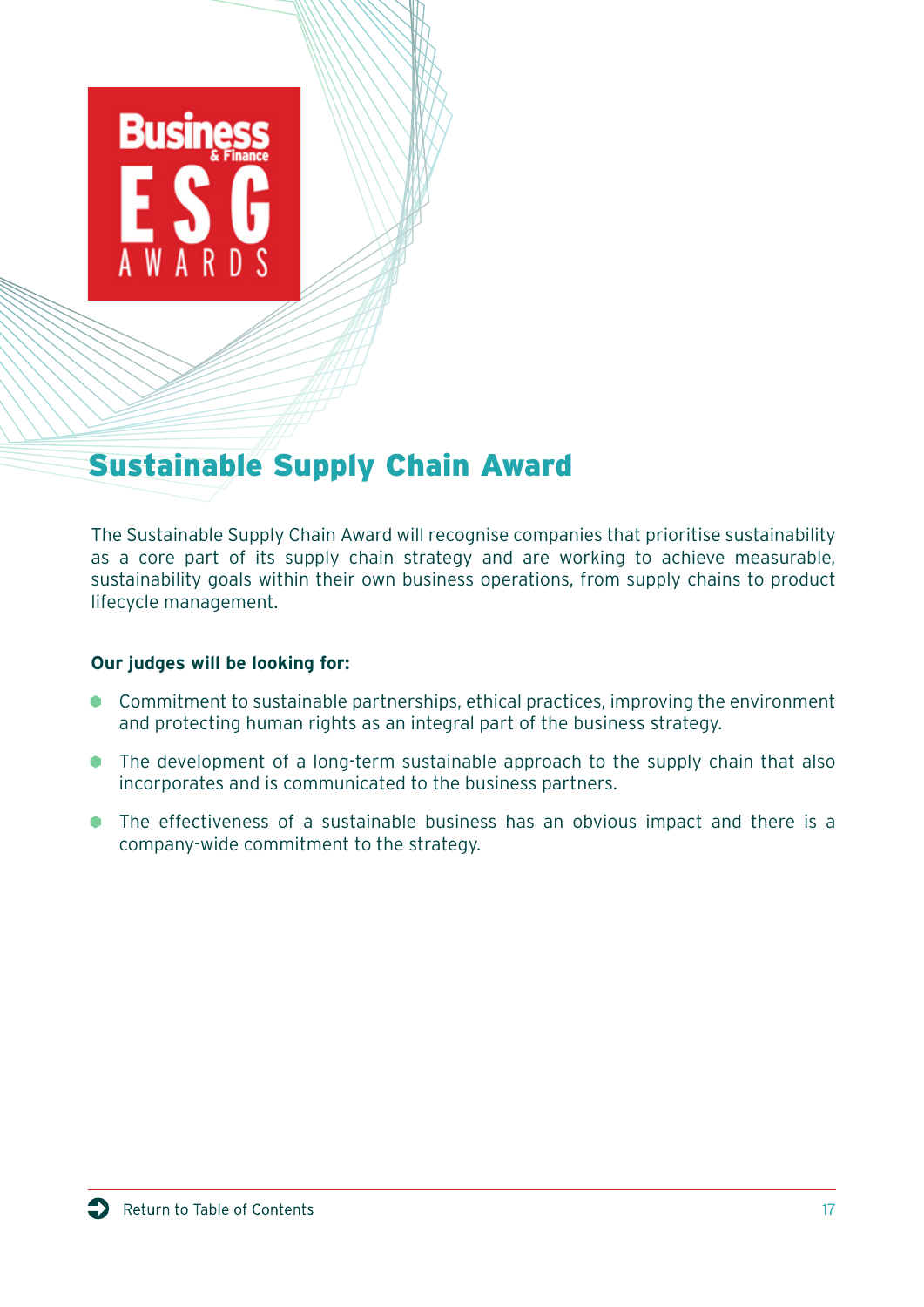<span id="page-17-0"></span>

### Overall ESG Company (Grand Prix Award) NOT OPEN FOR NOMIATIONS

The company that is named Overall ESG Company (Grand Prix Award) is the company that has excelled in all areas of ESG according to our judging panel.

- $\bullet$  A clear illustration of the company's environmental strategy, contribution to various environment-friendly initiatives to improve conservation, restoration, sustainable use of the terrestrial ecosystems and reduction of carbon footprints.
- How do the company's social policies impact the livelihood of key stakeholders, community activities and employees.
- What is the company's approach to governance and ensuring transparency at every level?